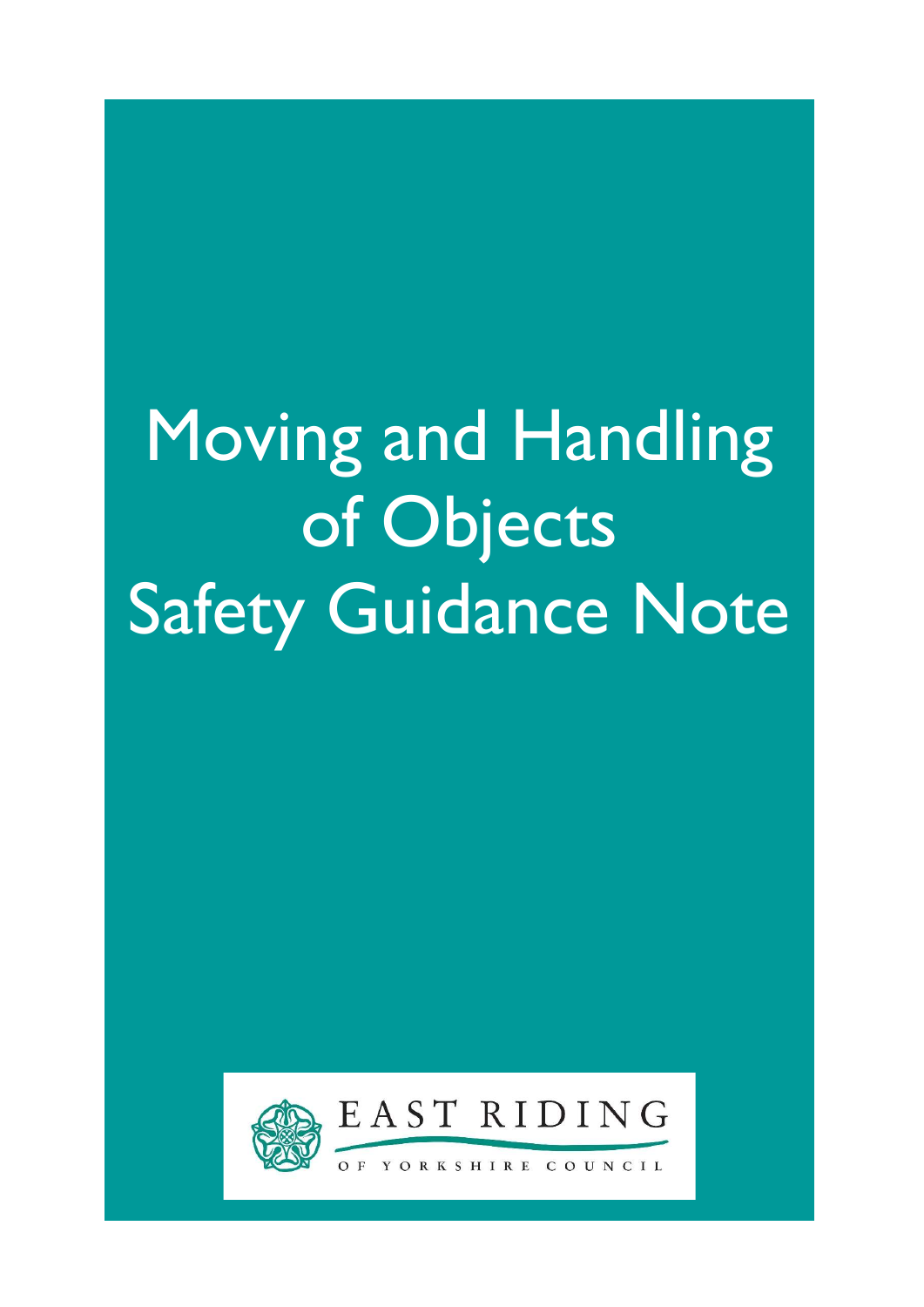| Corporate Resources - Human Resources |
|---------------------------------------|
| November 2018                         |
| Garry Smith - (01482) 391110          |
| CMT: 19.11.18, Min: 18454             |
|                                       |
|                                       |
|                                       |

| <b>Date Reviewed</b> | <b>Comments</b>                                                                                                                                                                                                                                                                       |
|----------------------|---------------------------------------------------------------------------------------------------------------------------------------------------------------------------------------------------------------------------------------------------------------------------------------|
| October 2016         | Substantial revision following the issue of a revised guide to<br>the Manual Handling Operations Regulations 1992 (Fourth<br>Edition). The revision also incorporates a revised risk<br>assessment process and the Risk Assessment of Pushing<br>and Pulling (RAPP) tool.             |
| September 2018       | Reviewed and updated in accordance with current<br>legislation and removed the assessment forms relating to<br>the risk Assessment of Pushing and Pulling (RAPP) tool and<br>the Manual Handling Assessment Chart (MAC) which are<br>available via the Safety Services Intranet site. |

# **Contents**

| 3. |  |  |  |
|----|--|--|--|
| 4. |  |  |  |
|    |  |  |  |
|    |  |  |  |
|    |  |  |  |
|    |  |  |  |
|    |  |  |  |
|    |  |  |  |
|    |  |  |  |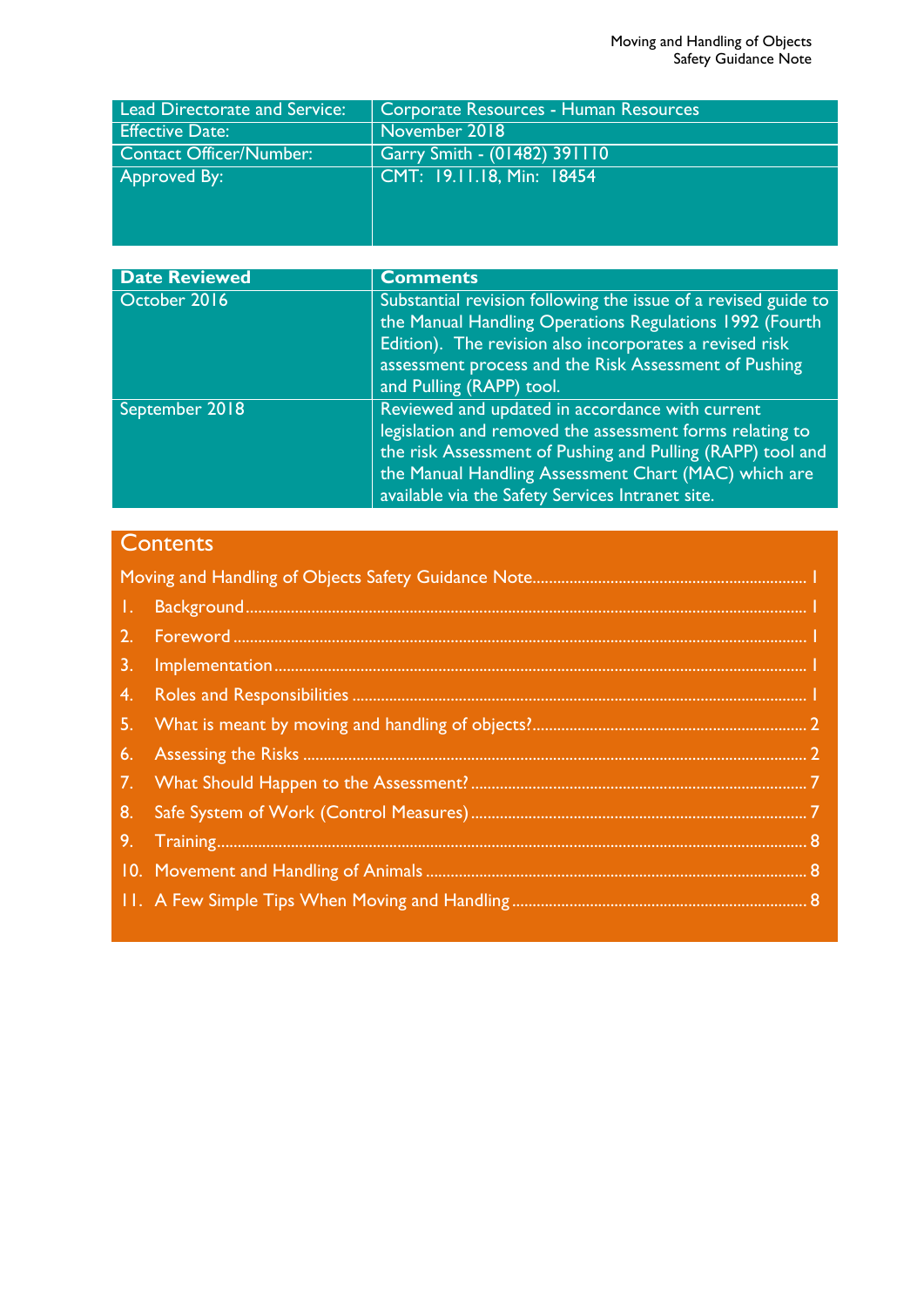#### Moving and Handling of Objects Safety Guidance Note

# 1. Background

This safety guidance note covers the general principles associated with the manual handling of objects and links with the safety guidance document on the Prevention and Management of Musculoskeletal Disorders. It should be read in conjunction with The Manual Handling Operations Regulations and Guidance (Fourth Edition) published by the HSE ISBN 978 0 7176 6653 9 http://insight.eastriding.gov.uk/directorates /cr/hr/safety-services/safety-topics/movinghandling/

# 2. Foreword

In accordance with the Council's Corporate Safety Policy, the Council is committed to pursuing continual improvements in health and safety. This safety guidance document supports this commitment and forms part of the Council's health and safety management system.

# 3. Implementation

Directorates are responsible for the implementation of this safety guidance document, and communication of its content as appropriate.

This safety guidance document is available on the safety services intranet page and, where employees do not have access to the Council's intranet, via their Line Manager/Headteacher.

The Council relies on the co-operation of all employees, and trades unions for the successful implementation of this safety guidance document.

A review of this safety guidance document will be undertaken two years after its

implementation, and where significant changes in legislation or working practices deem this appropriate.

# 4. Roles and Responsibilities

### Directors and Heads of Service

Directors and Heads of Services are ultimately responsible and accountable to the Chief Executive for ensuring this safety guidance document is issued to their management team.

#### Managers and Headteachers

Managers and Headteachers are responsible for achieving the objectives of this safety guidance document where relevant to their area of service delivery and are responsible for ensuring that:

- The information contained within this safety guidance document is implemented and complied with;
- Risk assessments and subsequent manual handling assessments are completed taking into consideration the arrangements section of this document;
- Control measures (safe systems of work) are introduced to reduce any potential risks to a reasonable level;
- Relevant information, instruction and training is provided to staff to enable them to undertake their job safely and without risk;
- There is adequate provision of, and suitable maintenance arrangements for, the equipment required for the moving and handling of objects.

#### Employees

Employees must ensure they carry out assigned tasks and duties in accordance with information, instruction, training and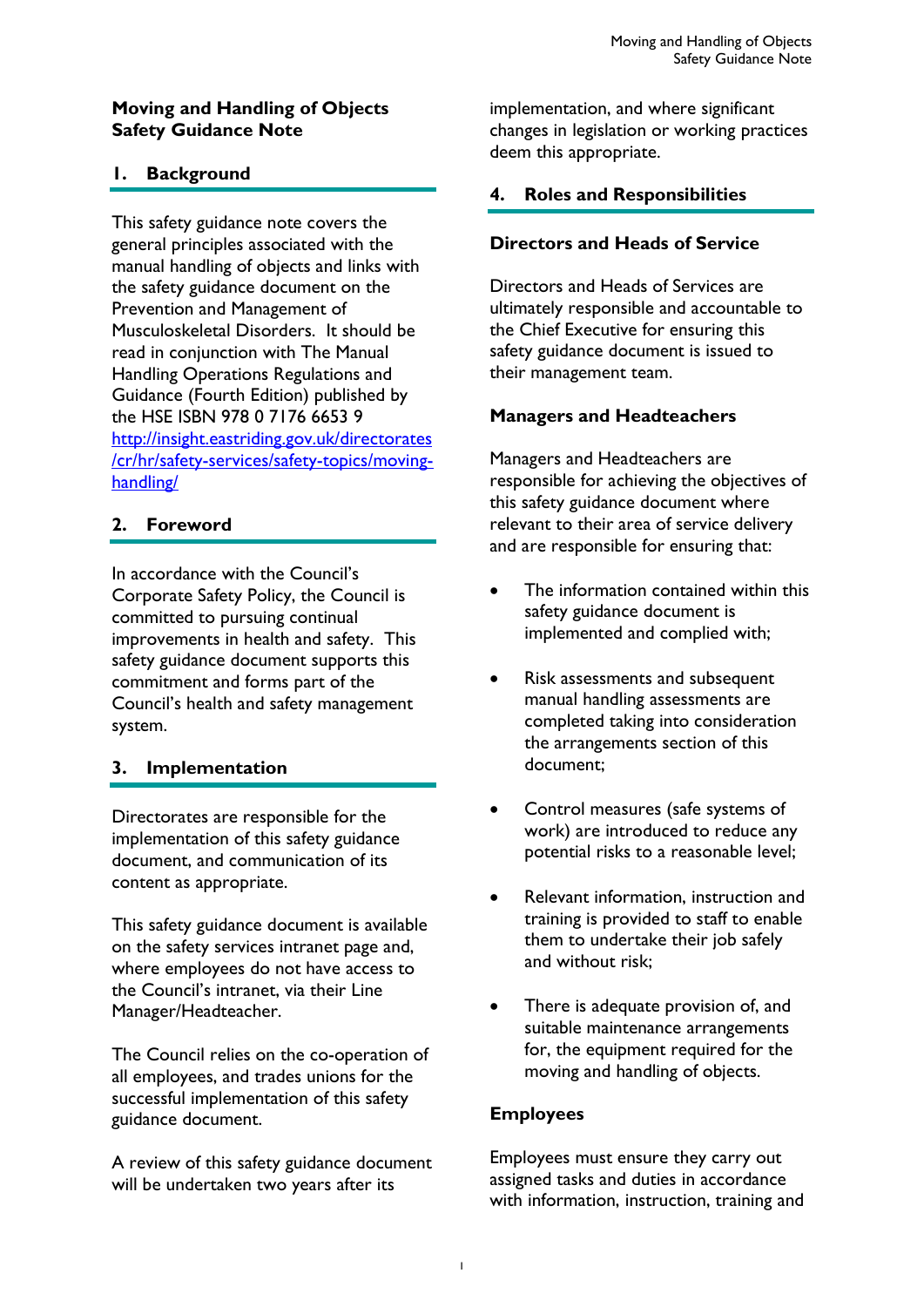agreed safe systems of work. Specifically they must ensure that:

- This safety guidance document is complied with;
- They participate in the completion and review of risk assessments;
- Comply with any safe systems of work;
- They cooperate to enable their Manager/Headteacher to formulate and implement effective management systems;
- They undertake training in techniques and equipment available to support the moving and handling of objects;
- They report defective equipment;
- They inform management where they have concerns about an activity and the need to re-assess ability, equipment or condition;
- They notify Manager of changes to their own health;
- Their own health and safety and that of others are not put at risk by their actions.

#### Safety Services

The primary function of Safety Services is to support the Council and its employees by providing professional, authoritative, impartial advice on all aspects of health, safety and wellbeing. Where Managers/Headteachers require further assistance, safety services will advise on achieving compliance with this safety guidance document.

### 5. What is meant by moving and handling of objects?

The Manual Handling Operations Regulations apply to the moving and handling of loads, ie by human effort, as opposed to mechanical handling.

Moving and handling include; both transporting a load and supporting a load in a static posture. The load may be moved or supported by the hands or any other part of the body, for example, the shoulder. Manual handling also includes the intentional dropping of a load and the throwing of a load, whether into a container or from one person to another. The moving and handling of objects would therefore include activities involving lifting or lowering, carrying, pushing, pulling, holding/supporting, or throwing.

The risks associated with moving and handling activities can be reduced by introducing mechanical assistance for example, such as a sack truck or a powered hoist, when moving large or bulky objects. This will reduce, but not eliminate, manual handling since human effort is still required to move, steady or position the load.

#### 6. Assessing the Risks

The regulations require the employer to:

- Avoid the need for hazardous manual handling as far as is reasonably practicable;
- Assess the risk of injury from any hazardous manual handling that cannot be avoided;
- Reduce the risk of injury from any hazardous manual handling, so far as is reasonably practicable.

In making an assessment Managers and Supervisors should distinguish between a specific assessment for a particular task,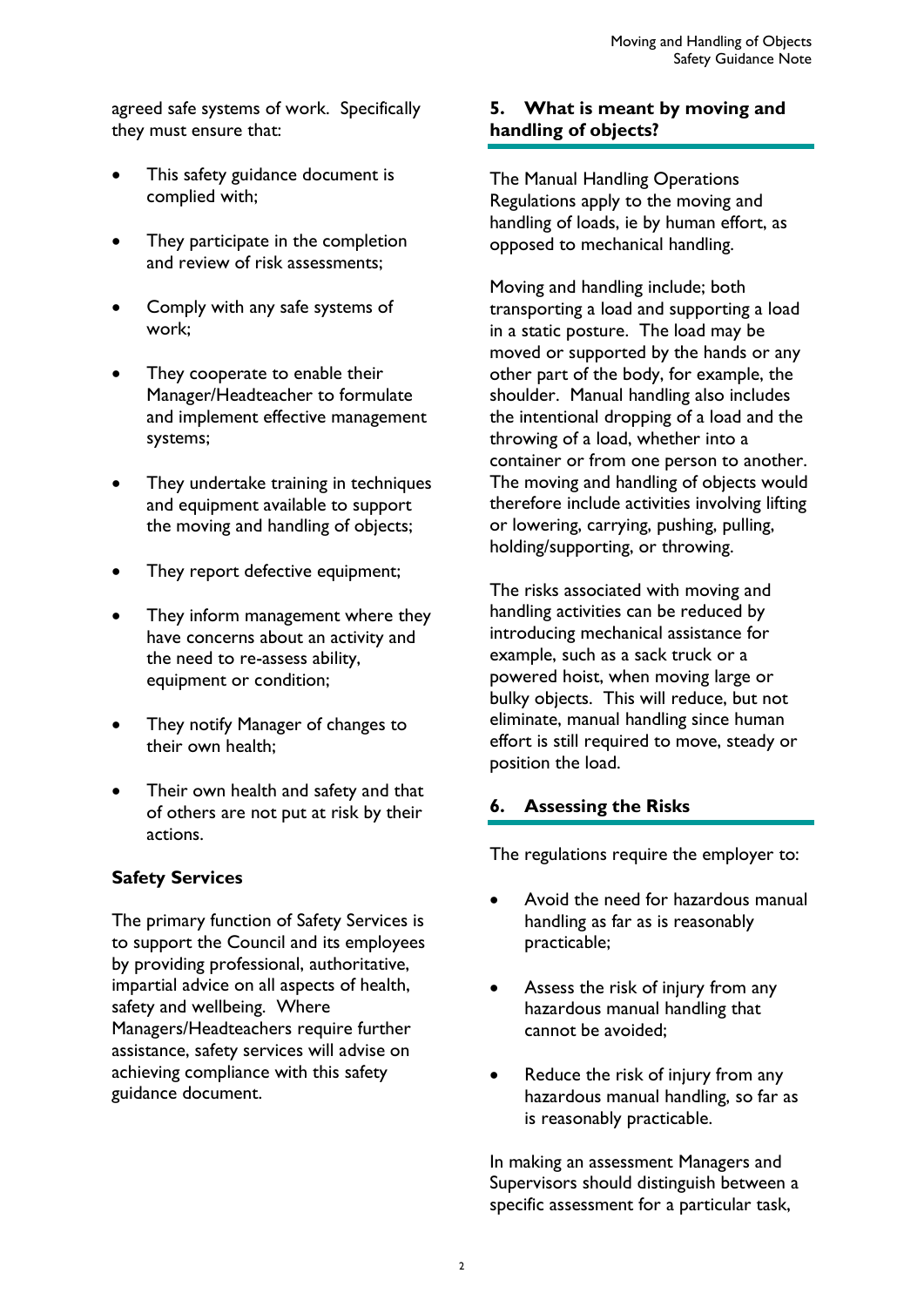and a model assessment for a range of similar tasks.

A specific assessment will focus on a particular activity which has specific hazards associated with a task and/or is a unique or individual activity or has particular elements associated with it, such as carrying minibus seats from the garage floor to the mezzanine storage area and vice versa.

A model assessment can encompass a number of tasks each of which present similar levels of hazards and risk. These broad based assessments may apply to the same tasks undertaken in one location or across multiple sites. When undertaking these, the higher levels of hazard and risk need to be identified and applied equally to all ie the worst case scenario. A good example could be the pushing and pulling of wheelie bins to and from a refuse collection vehicle; the heaviest weights, longest pull distance and largest number of bins per day would form the worst case on which to base the assessment.

The guidance to the regulations gives advice on how to choose the right level of detail for your manual handling assessment and involves three levels:

- Simple filters to distinguish low risk tasks from those that need a more detailed assessment;
- The Manual handling assessment chart (MAC) tool or the Risk Assessment of Pushing and Pulling (RAPP) tool;
- A full risk assessment using online checklists on the HSE website (www.hse.gov.uk/msd/risk.htm) or as additional information to a MAC or RAPP assessment if you have already done one of these.

The flow chart overleaf 'How detailed should the risk assessment be?' is taken from the guidance to the regulations.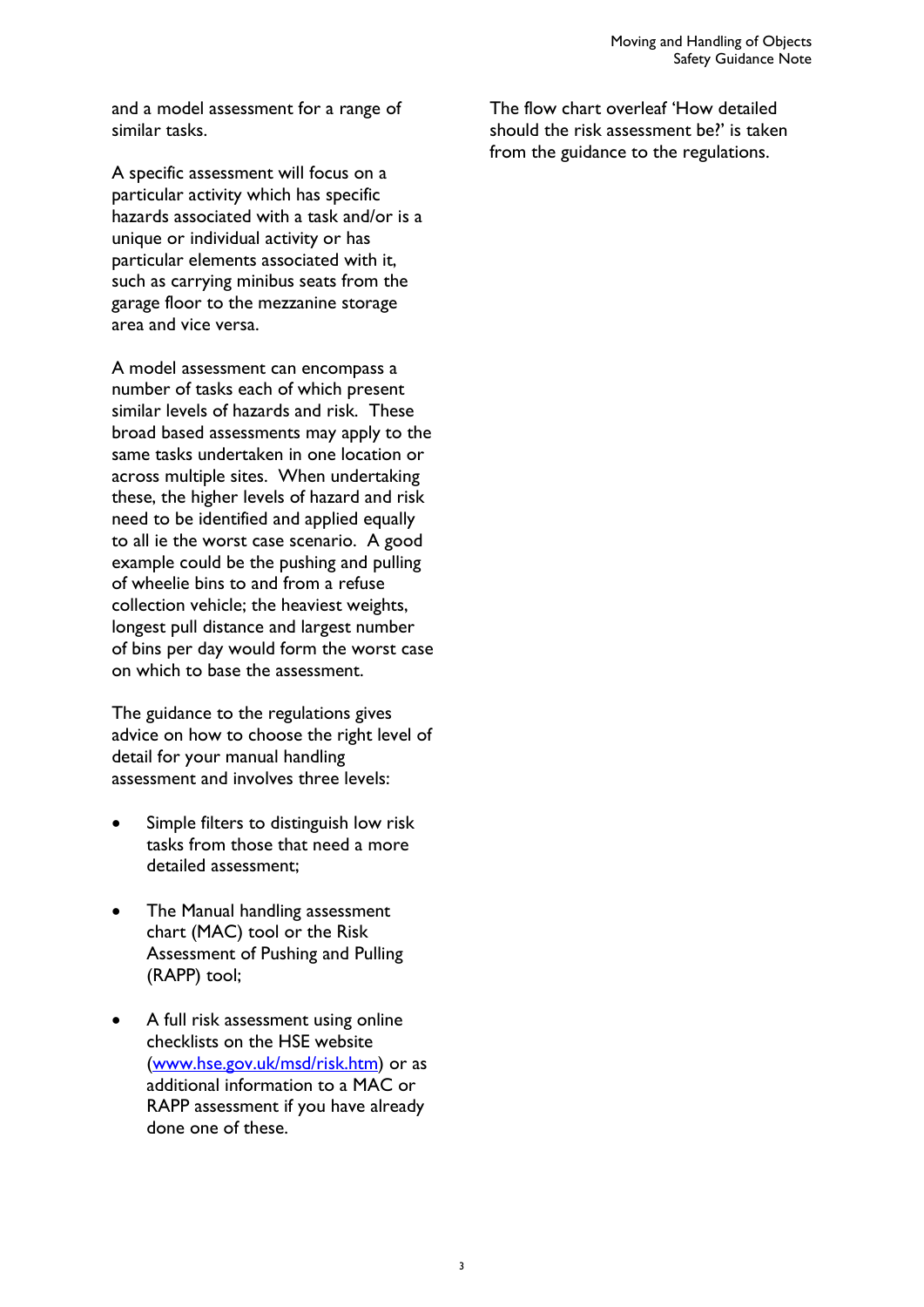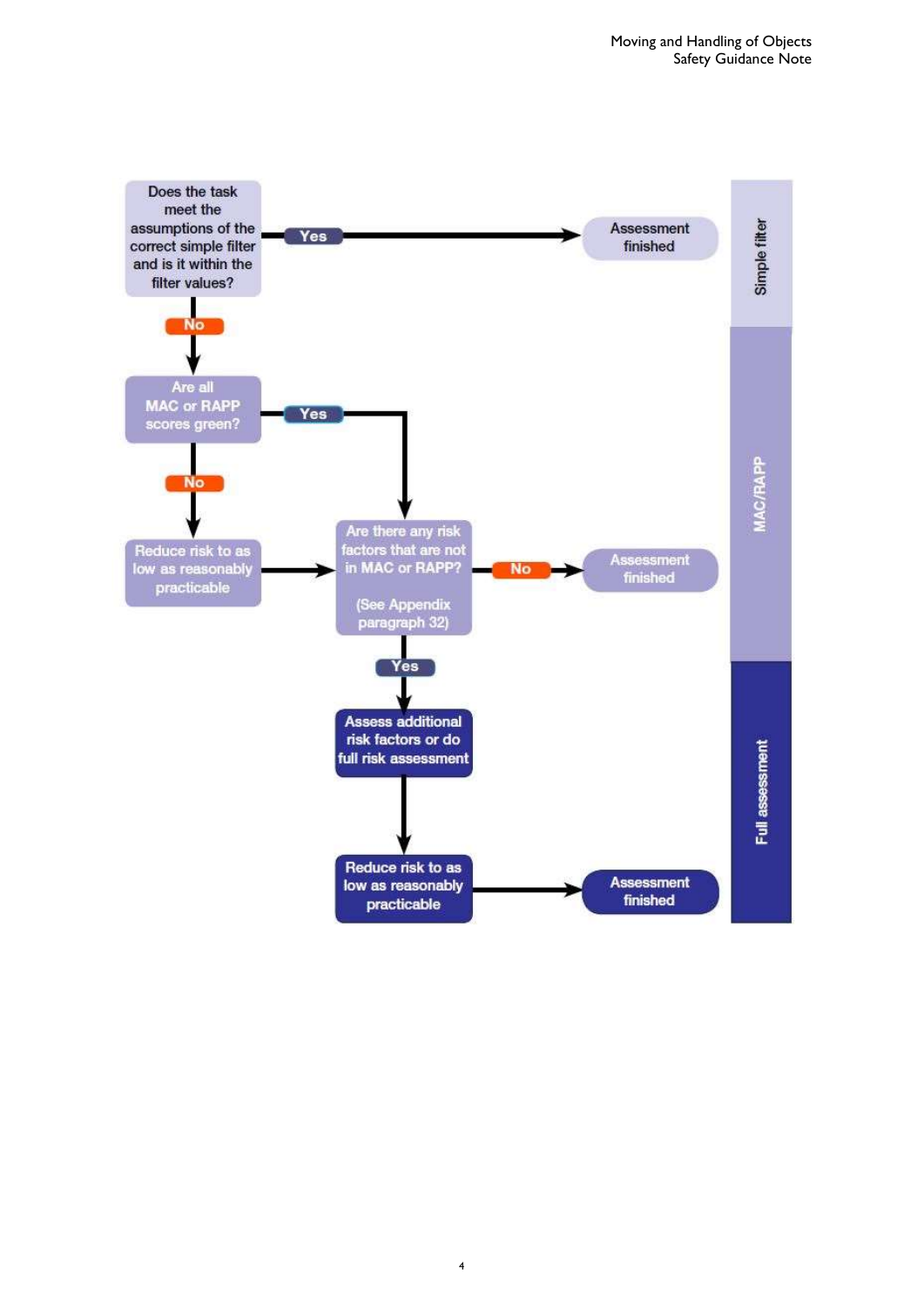# The Simple Filters

The HSE have developed four simple risk filters for the following manual handling activities:

- Lifting and lowering;
- Carrying for up to ten metres;
- Pushing and pulling up to 20 metres;
- Handling while seated.

The filters should not be used if there are any employees who may be at significant risk, eg those new to the job and those with significant health problems or a recent injury.

The simple filters can be utilised to filter out your low risk manual handling activities; if the task meets all of the assumptions and values within the simple filter it is low risk and you need go no further. The filters begin on page 54 of the HSE guidance.

If you are not sure or if the manual handling task being assessed does not meet all of the criteria within the simple filters or there are other aggravating factors, such as:

- Lifting or lowering takes place outside the box zones in Figure 20 of the lifting and lowering filter, such as large forward reaches, lifting below floor level or above head height.
- The handling is more frequent than one lift every two minutes.
- The handling involves torso twisting.
- Team handling occurs.
- The activities are complex involving several risk factors.
- Aspects of the working conditions are not favourable.

 Carrying happens with the load not held against the body.

Then it will be necessary to carry out a more detailed risk assessment as follows.

#### The MAC and RAPP Tools

The Manual Handling Assessment Chart and Risk Assessment of Pushing and Pulling tool are part of the HSE's MSD toolkit, along with the Assessment of Repetitive Tasks of the upper limbs (ART tool) and the Variable MAC tool (V-MAC).

The tools were developed to guide users through logical processes to identify high risk manual handling operations for which further action is necessary to reduce those risks.

MAC Tool

This tool will help you assess the most common risk factors in lifting (and lowering), carrying and team handling operations.

V-MAC

Used in conjunction with the MAC tool, this is used for operations that involve varying load weights or frequency of handling, such as when loading a lorry with a range of different weights.

 The RAPP Tool An assessment of pushing and pulling will require the use of this tool.

The MAC and RAPP tools can be accessed through this link http://insight.eastriding.gov.uk/direct orates/cr/hr/safety-services/safetytopics/moving-handling/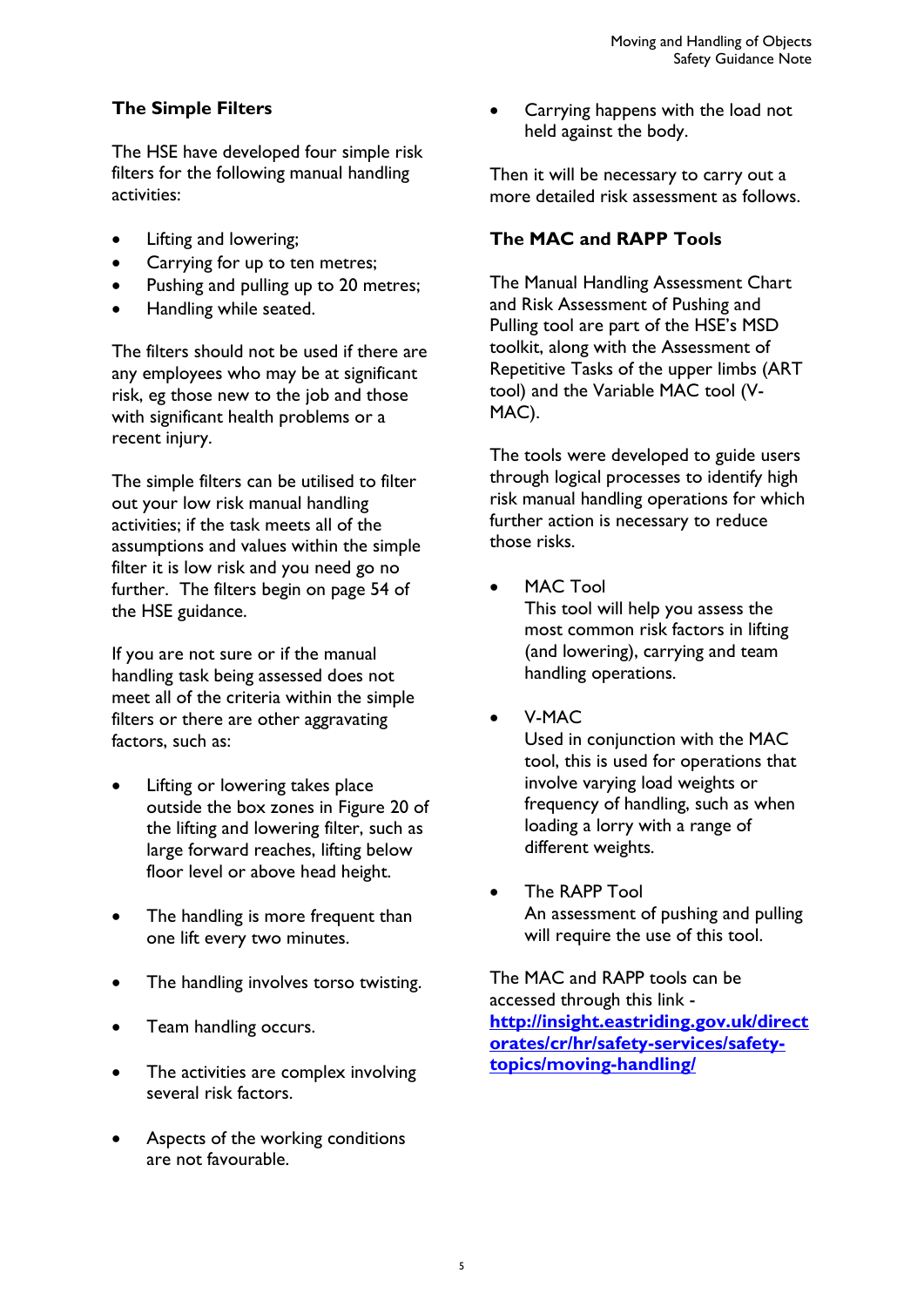The HSE has produced two documents that must be used when assessors use the MAC or RAPP Tools, link below:

### http://www.hse.gov.uk/msd/toolkit.ht m

The tools in the HSE's MSD toolkit employ a 'traffic light' approach to indicate levels of risk:

G = Green - Low level of risk Although the risk is low, consider the exposure levels for vulnerable groups such as pregnant or young workers, where appropriate.

A = Amber - Medium level of risk Examine tasks closely.

R = Red - High level of risk

Prompt action may be needed. This may expose a significant proportion of the working population to a risk of injury.

P = Purple - Very high level of risk Such operations may represent a serious risk of injury and should come under close scrutiny, particularly when the entire weight of the load is supported by one person.

Numerical values are also provided for each level of risk for every factor. The risk levels are based on published data in the ergonomics literature. The numerical values in themselves are not relevant unless considering a multitude of manual handling assessments where the numerical value can identify priority actions.

The Council is not required by law to use any of the HSE's tools.

Assessments are required to be 'suitable and sufficient' and do not need to be in a particular format, however, using the HSE's tools can be considered as the preferred format provided that there are no 'Additional Factors'.

# Using MAC or RAPP Tools plus Additional Factors

Because the MAC and RAPP Tools do not include all of the risk factors listed in Schedule One of the regulations, using them alone will not constitute a 'suitable and sufficient' risk assessment. If any of the following additional risk factors apply, then these must be assessed:

- Large vertical movements;
- Risk of the sudden movement of the loads;
- A rate of work imposed by a process;
- Unstable loads or with contents likely to shift;
- Sharp, hot or otherwise potentially damaging;
- Require unusual strength, height etc;
- Require special information or training for its safe performance;
- Movement or posture is hindered by PPE or by clothing.

# Full Risk Assessments

You do not have to go through each of the stages of assessment if you are confident that you need to go straight to a 'full' risk assessment. You are likely to need to do this when any of the following apply:

- The activities do not meet the assumptions of the MAC or RAPP Tools, eg tasks involve lifting or lowering at a rate of more than 12 lifts per minute.
- There are individuals who may be at significant risk due to temporarily reduced or a low capability to do physical work. Examples will include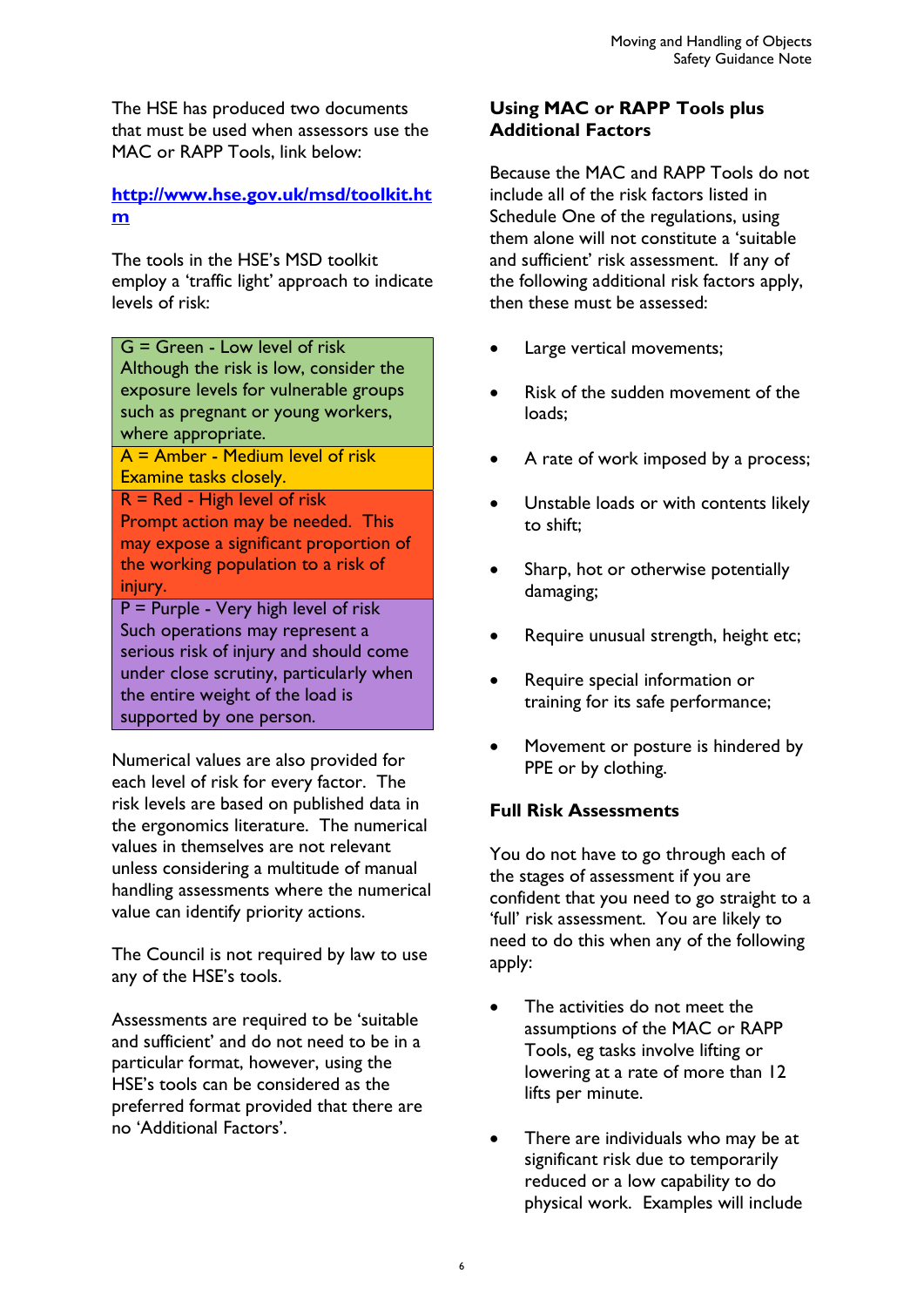pregnant workers, young or new workers and those with significant health problems or a recent injury affecting manual handling capability.

- Factors from Schedule One to the regulations that are not included in a MAC or RAPP Tool assessment and are important in a particular operation.
- The types of handling not covered by the MAC or RAPP Tools and are also outside the limits of the risk filters for:
	- o Handling while seated,
	- o Carrying on the shoulder without lifting the load first.

If you need to carry out a full assessment you should see the online examples of checklists

(www.hse.gov.uk/msd/risk.htm) to help you to systematically work through all of the risk factors in Schedule One of the regulations.

#### Review of Risk Assessments

Risk assessments should then be reviewed:

- Following an accident, ill health or, if significant discomfort during the operation is reported;
- If there is reason to suspect that it is no longer valid;
- If the capacity of the person/people carrying out the task changes, eg illness, injury or pregnancy;
- If the way the work activity is carried out (including location) changes;
- Periodically.

# 7. What Should Happen to the Assessment?

You should use the assessment as a basis for your action plan to reduce the risk of injury. You will need to develop a safe system of work from the risks identified. The risk assessment should then be retained on file for future use, for example during reviews or accident investigation.

# 8. Safe System of Work (Control Measures)

Once the assessment is complete, Managers and Supervisors must then introduce suitable and sufficient control measures to bring any significant risks down to the lowest reasonably practicable level.

Note: It may be the case that some of the risks related to external factors connected with the manual handling operation cannot be physically reduced, eg pushing or pulling a load between buildings.

When deciding ways to reduce the significant risks consideration should be given to:

- Elimination can the activity be avoided?
- Substitution can lighter materials or smaller units be used?
- Mechanisation could the activity be mechanised or hoists, trolleys and vacuum lifting devices be employed to reduce the amount of manual lifting?

Where these controls are not practicable and there is still a need to manually handle objects, appropriate safe systems of work must be introduced. These must take into account organisational measures such as: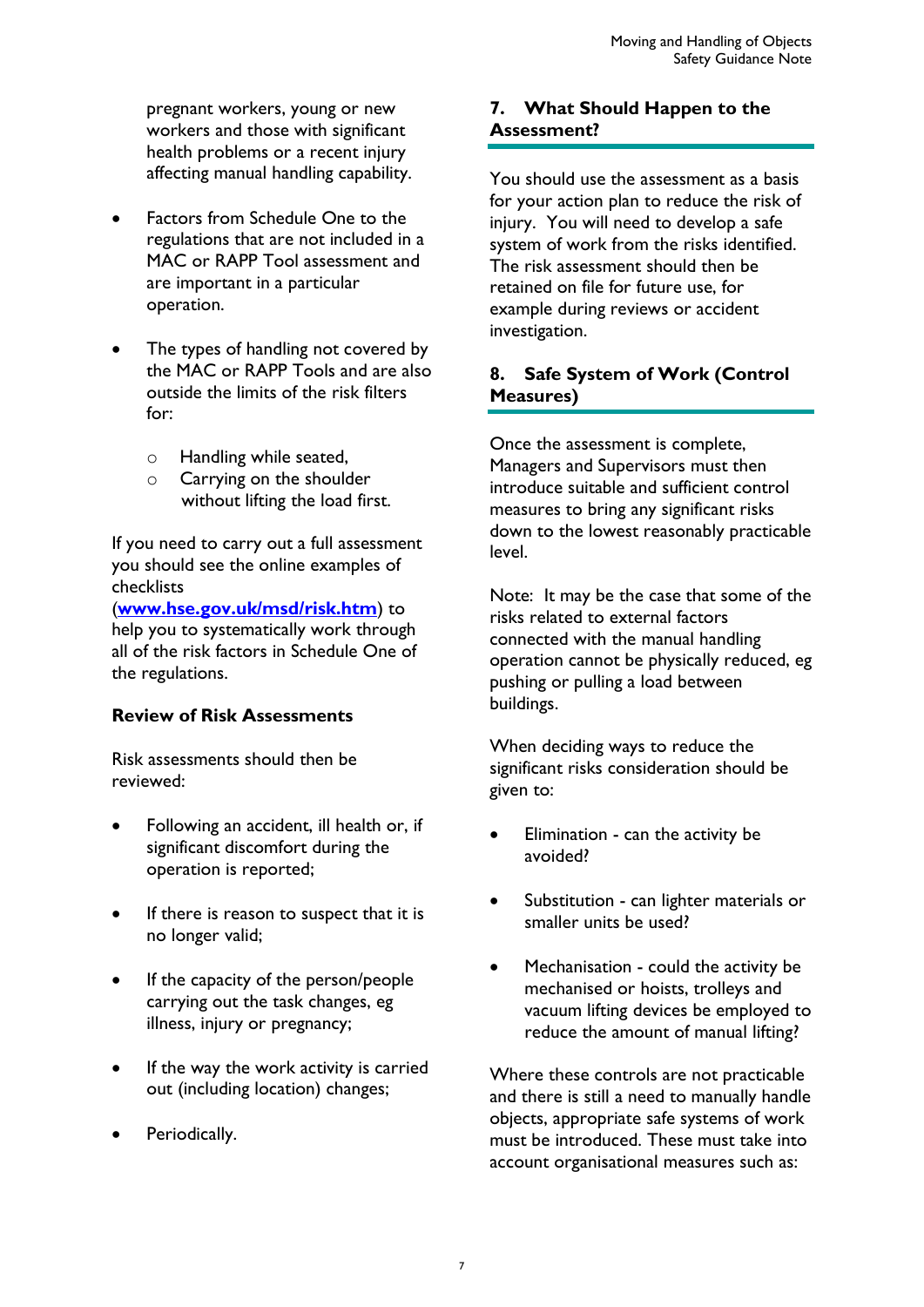- The capability of the individual;
- The load:
- The task;
- The environment;
- Activity rotation;
- Introduction of suitable breaks from the activity.

# 9. Training

The Council is required to provide its employees with suitable and sufficient information, instruction and training to allow them to undertake their work safely.

Managers and Supervisors must ensure that their staff understand that safe systems of work for manual handling operations are designed and introduced for their safety and the safety of others. Employees should receive induction training, training delivered by central training, and 'tool box talks' delivered by Managers/Supervisors. This should provide a clear understanding of:

- The potential hazards associated with handling operations;
- How to deal with unfamiliar handling operations;
- The proper use of handling aids;
- The proper use of personal protective equipment;
- The way the working environment affects safety;
- The need for good housekeeping;
- The factors affecting individual capability;
- Good handling techniques.

#### 10. Movement and Handling of Animals

The basic principles of handling apply to any situation however, in the case of animals the main differences are that the 'load' may offer active assistance or resistance during handling.

The handling of animals can be approached in a similar manner to the assessment for the movement and handling of people, however there will be additional issues to take into consideration.

An animal could be aggressive and may butt, stamp, bite, etc. The assessment should also consider other hazards associated with the task - eg microbiological, or 'zoonoses' (diseases which can be transmitted from animals to humans).

#### 11. A Few Simple Tips When Moving and Handling

- Always use mechanical handling methods instead of manual handling if possible eg a trolley or sack barrow etc;
- Know your capabilities; Only tackle lifts you can handle; Can you handle the load yourself? Do you need assistance?
- Is there a clear walkway with good lighting to the work area?
- Always check you know the weight of the load before lifting;
- Wear gloves to protect against cuts and punctures;
- Wear safety boots or sensible covered shoes to protect from falling loads;